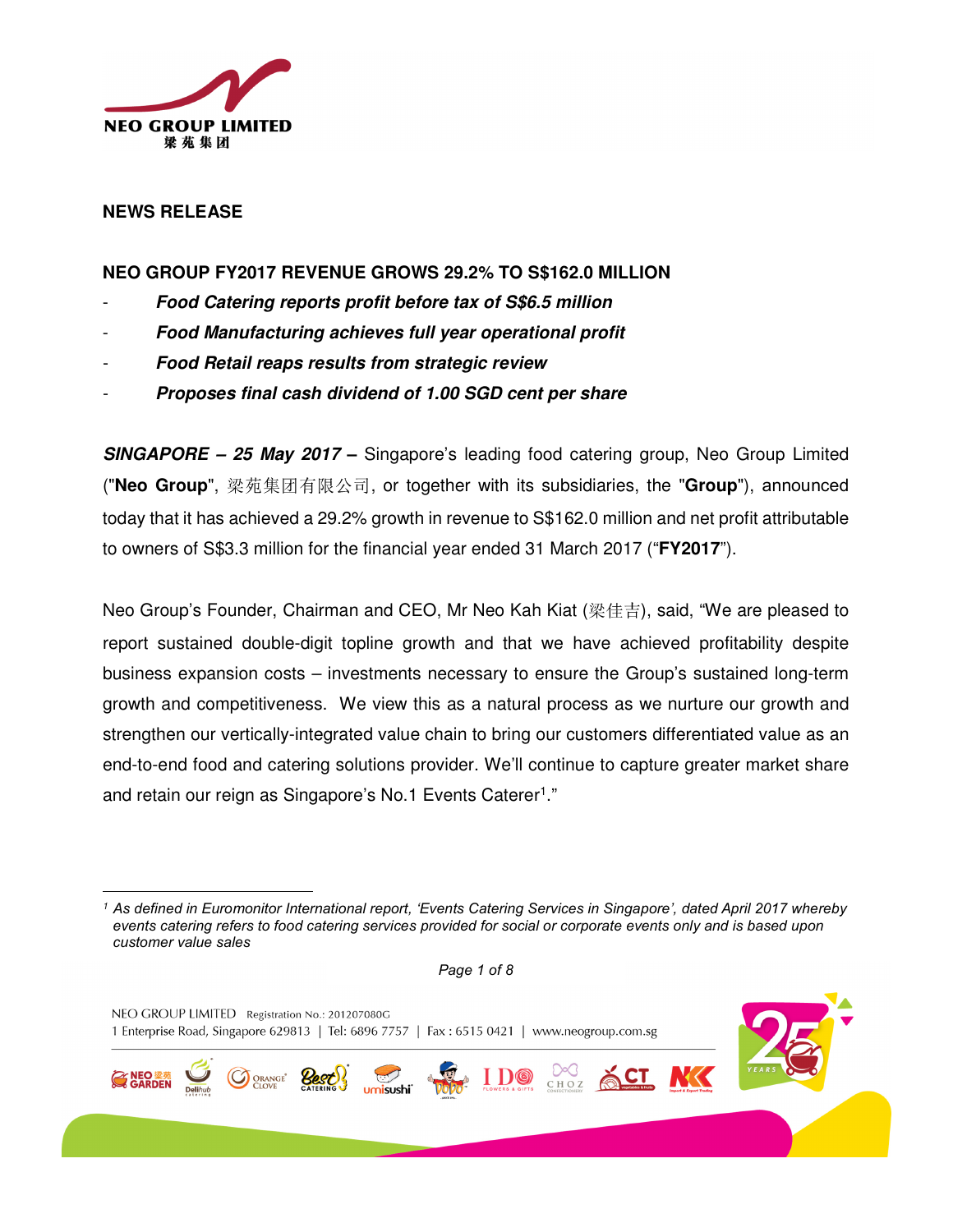

## **Financial Performance**

 $\overline{a}$ 

The revenue of S\$162.0 million registered this financial year was a 29.2% increase from S\$125.4 million recorded a year ago ("**FY2016**").

The higher topline was lifted by improved revenue contribution across all four business segments, particularly the Supplies and Trading segment<sup>2</sup> that posted 317.7% higher revenue of S\$31.1 million in FY2017 on contribution from the Group's newly-acquired frozen meat trading subsidiary, U-Market, in January 2017, and an absence of 7-month revenue contribution in FY2016 from the vegetables and fruits subsidiary, CTVeg Group, as the acquisition was completed in November 2015.

Neo Group's Food Catering business recorded a 0.8% increase in revenue to S\$63.1 million this financial year from S\$62.6 million in FY2016, lifted by stronger performance in the last quarter of FY2017 due to the festive Chinese New Year sales. The Food Catering business remains the Group's key bottomline driver, reporting profit before tax of S\$6.5 million.

Mainly due to new outlets and market initiatives and promotions launched during the year, revenue from the Food Retail business segment in FY2017 rose 7.5% to S\$18.8 million from S\$17.5 million in the last financial year. The segment reported narrowed FY2017 loss before tax of S\$0.8 million compared to S\$1.4 million last year due to results of the ongoing review – tight cost controls, and fine-tuning of the Food Retail business model and processes.

The Food Manufacturing business recorded 29.9% higher revenue of S\$48.0 million in FY2017 compared to S\$36.9 million in FY2016, due mainly to an absence of two-month revenue in FY2016 as the acquisition was completed in June 2015.

<sup>2</sup> The Supplies and trading business consists the Group's import and export trading arms, NKK and H-Cube F&B; 100%-owned fruits and vegetables trading subsidiary, CTVeg Group acquired in November 2015; BBQ and meatrelated manufacturer, U-Market, which also manufactures the popular Joo Chiat Kim Choo dumplings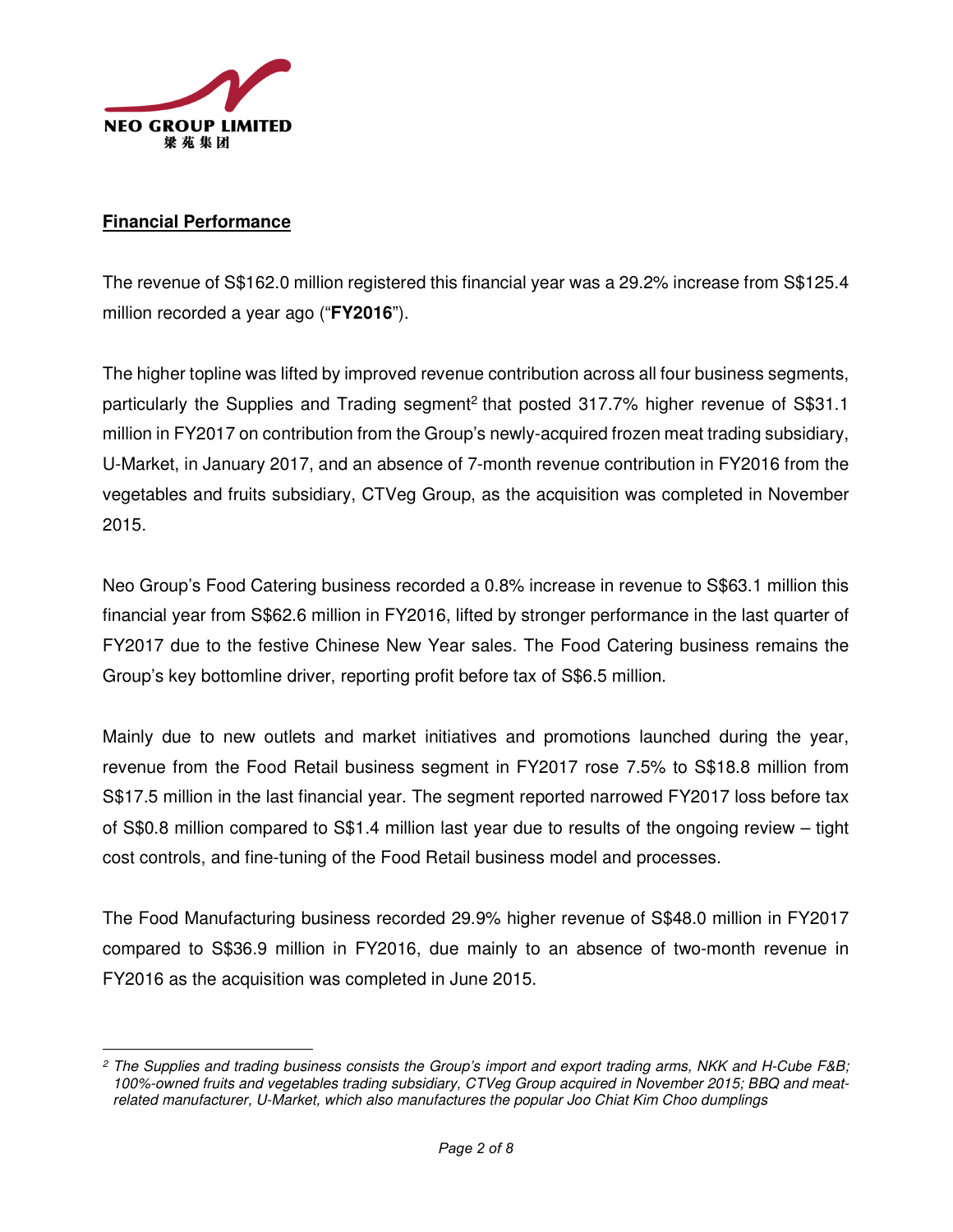

This segment reported a loss before income tax of S\$5.8 million for FY2017. Excluding the effect of several one-off items – S\$5.2 million loss on disposal of property, S\$0.3 million plant and equipment write-off and S\$0.3 million additional provision for reinstatement costs for 14 Senoko Way due to the relocation to the larger 22 Senoko Way facility, as well as an unrealised foreign exchange loss of S\$0.6 million – the Food Manufacturing segment reported an operational profit for the financial year of S\$0.6 million in FY2017 – a testament of its turnaround efforts since June 2015.

Other income decreased 31.6% to S\$4.4 million in FY2017 compared to S\$6.5 million in FY2016 in the absence of a one-off provisional gain from bargain purchase on acquisition of S\$3.5 million in FY2016, offset by a S\$1.2 million increase in gain on disposal of assets held for sale in FY2017.

In view of the above, the Group reported FY2017 net profit attributable to owners of the parent ("**PATMI**") of S\$3.3 million compared to S\$6.1 million in FY2016, and earnings before interest, tax, depreciation and amortisation ("**EBITDA**") of \$9.6 million in FY2017 compared to \$14.0 million in FY2016.

Accordingly, Neo Group's earnings per share for FY2017 decreased to 2.24 Singapore cents per share from 4.18 Singapore cents per share in FY2016, while net asset value per share rose to 22.73 Singapore cents per share as at 31 March 2017 from 20.97 Singapore cents a year ago.

# **Dividend**

In appreciation of shareholders' loyalty and support for the Group as it embarks on its growth journey, Neo Group has proposed a final cash dividend of 1.00 Singapore cent per share for FY2017.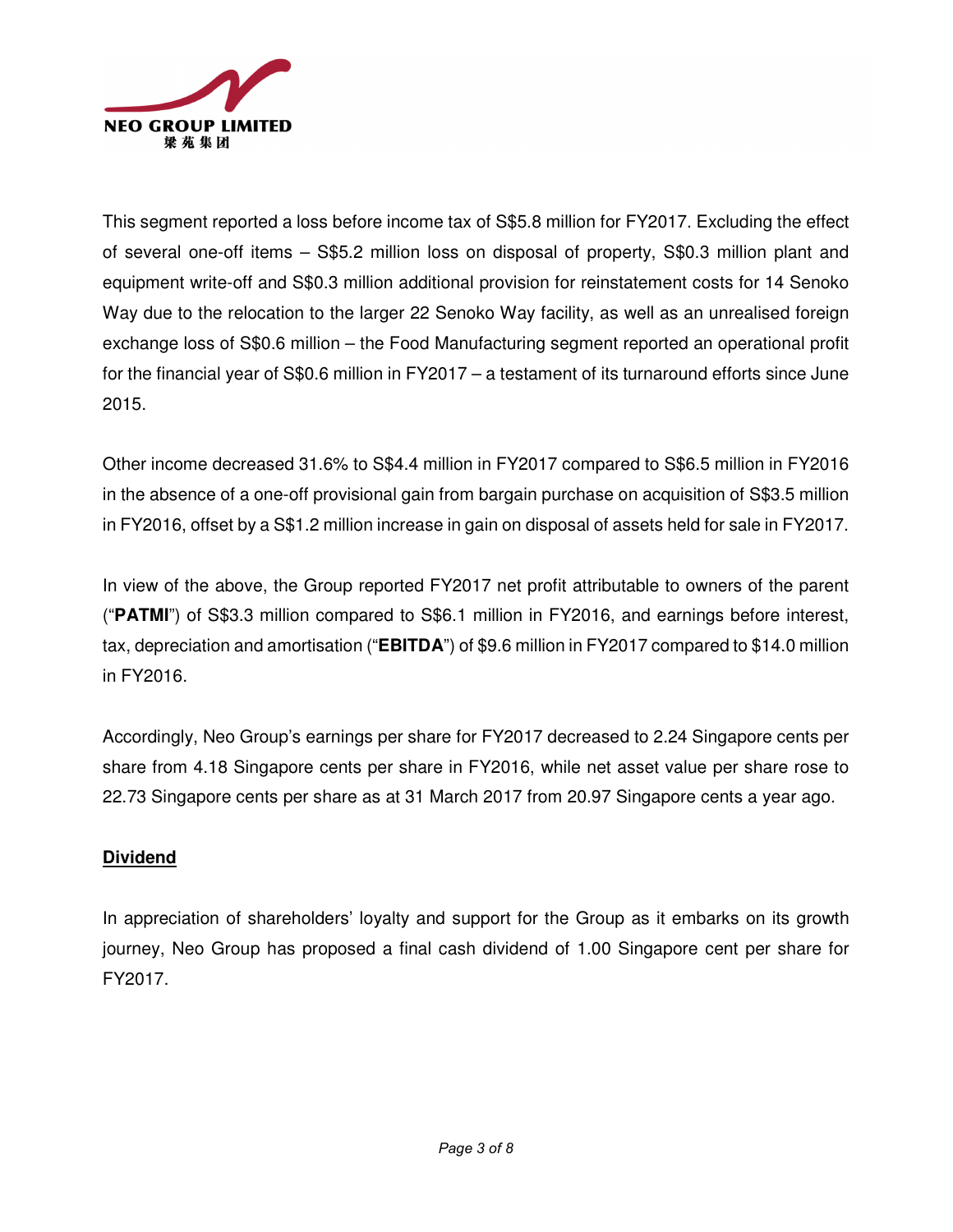

## **Outlook & Future Strategies**

Mr Neo added, "We have transformed beyond our core Food Catering business to become a diversified and vertically-integrated food and catering group. Over the last two years, we've made strategic decisions to lay solid foundations in place that are necessary to ensure the long-term viability of our businesses and greater control over our cost structure. While we remain focused on driving the growth of our four business pillars, our key objective for the coming financial year would be to drive the Group's profitability."

On the core Food Catering business segment, Neo Group is looking to enter new market segments in line with its multi-brand strategy to cater to the needs of various consumer groups so as to capture greater market share. It has recently established a 51%-owned subsidiary, Gourmetz Pte. Ltd. ("**Gourmetz**"), which targets the burgeoning elderly-care and childcare market segments.

"These new market segments we are looking to enter are more specialised and offer higher margins. Concurrently, we'll continue to grow our institutional catering business and pursue more corporate clients and venue partnerships to strengthen our recurring catering income streams. We will continuously review our brands portfolio and refresh product and service offerings to pursue higher-margin opportunities, deepen our market penetration and capture greater market share," added Mr Neo.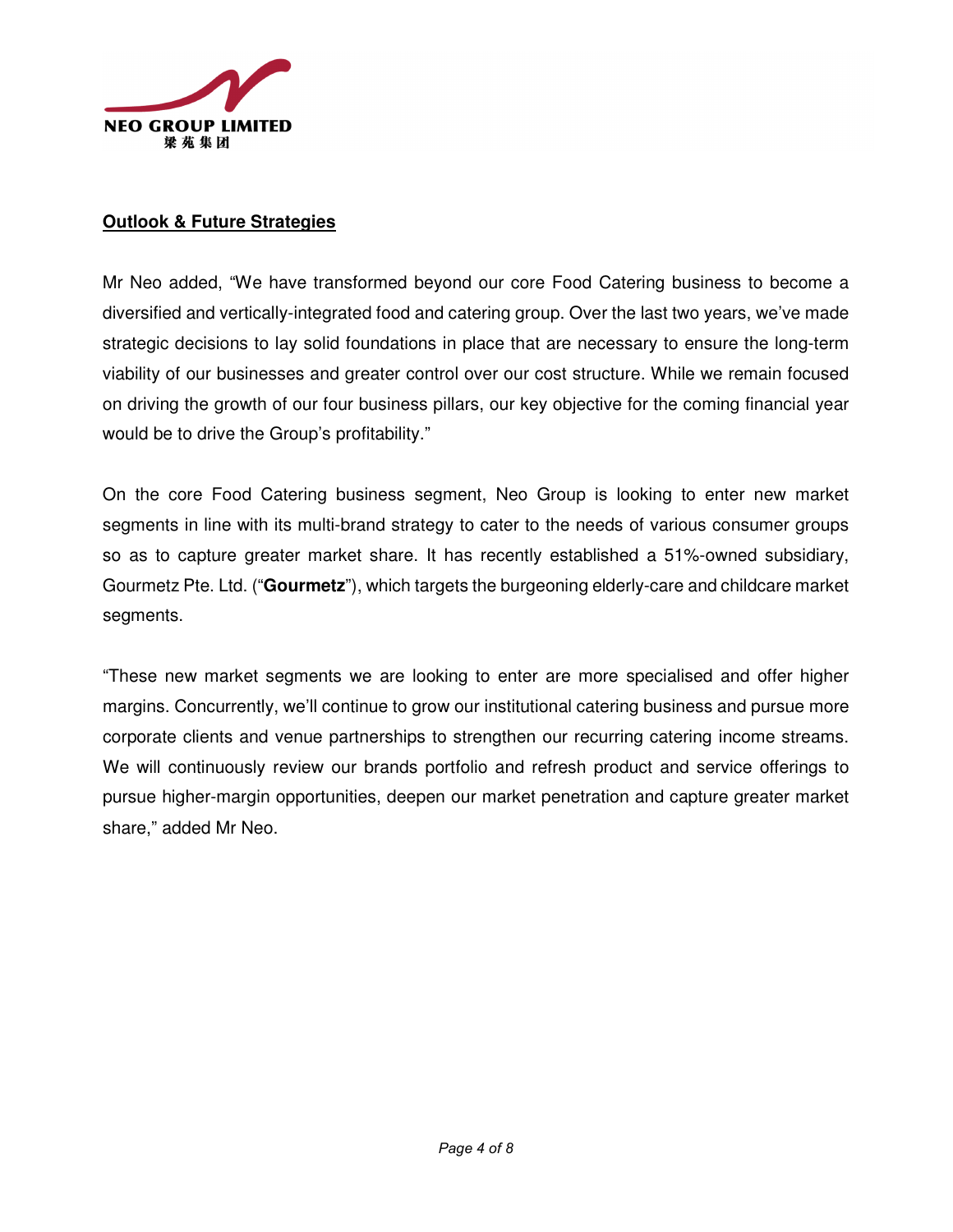

A review of the Group's Food Retail business is still ongoing, new outlets in malls with higher footfall has replaced outlets in MRT stations with typically less footfall during weekends. Coupled with marketing and promotions, these turnaround strategies have proven effective in the topline growth and narrowed losses seen this financial year.

The management will continue to review store locations, product and service offerings to improve customer engagement, streamline processes, reduce operational costs and increase productivity through technology adoption to enhance the segment's profitability.

The Food Manufacturing business has progressively been relocating to the enlarged 22 Senoko Way facility, and had started to reap results especially in the second half of the financial year from significant cost savings from the in-house cold room, operational synergies and bulk purchase cost savings from NKK's procurement of surimi.

In May 2017, the Food Manufacturing operations fully relocated to the enlarged 22 Senoko Way facility and management expects to reap additional cost savings such as the cessation of rental costs relating to 14 Senoko Way in the financial year ending 31 March 2018. With a larger facility , the segment is also looking at adding new product lines and automating more processes for greater productivity and efficiency.

For the Supplies and Trading business, CTVeg Group continues to deliver strong top- and bottomline growth, while the Group progresses on the integration of the newly-acquired U-Market subsidiary, which includes the Joo Chiat Kim Choo brand. CTVeg Group and U-Market now cater to 100% of the Group's fruits and vegetables and meat-related needs, respectively, leading to significant cost savings.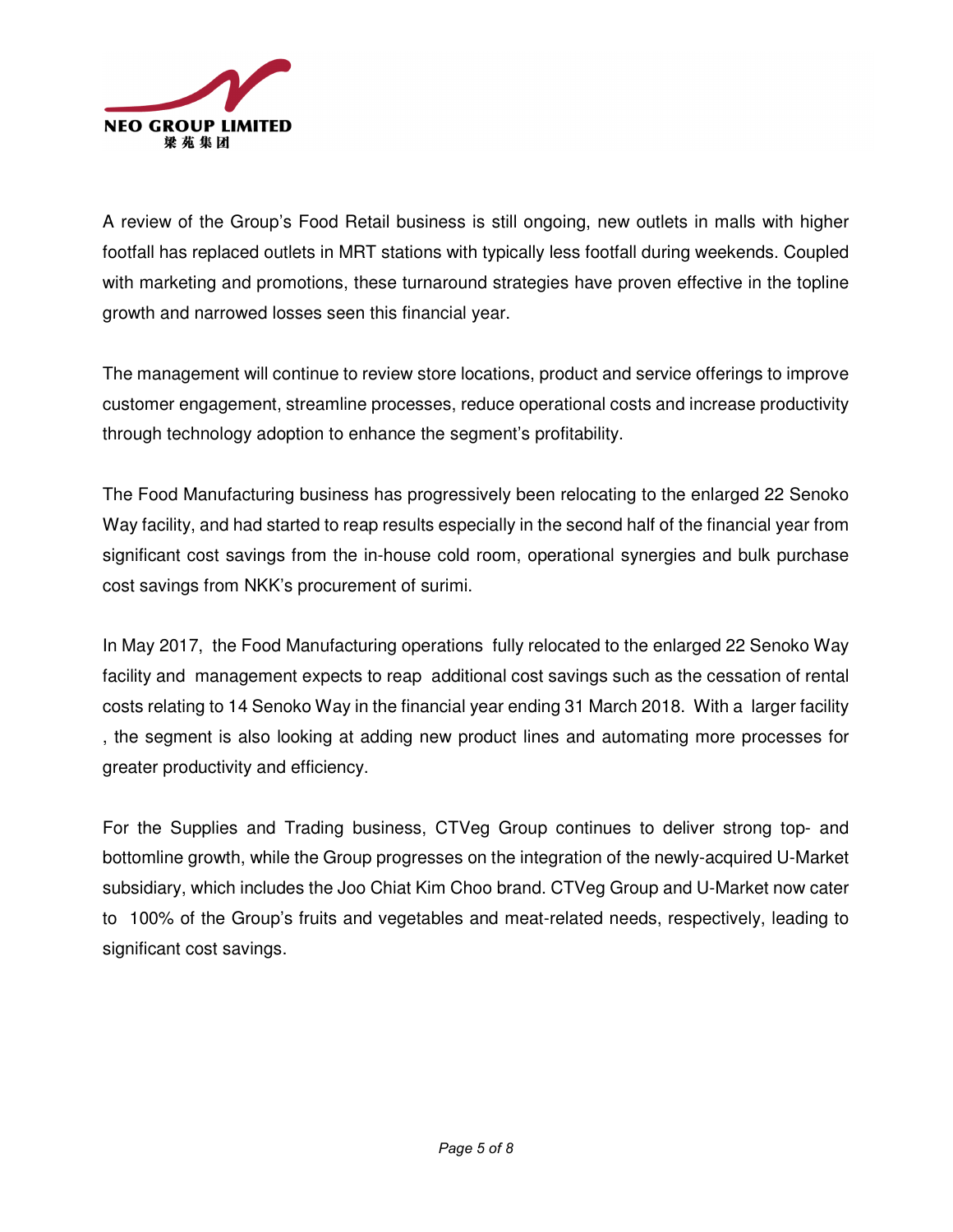

U-Market's bottomline was impacted by a one-off allowance for impairment loss on receivables. Going forward, the Group expects to reap economies of scale from bulk overseas purchases and is looking to leverage on the Group's cold room facility to achieve significant cost savings.

The Group also looks forward to positive contributions to the Supplies and Trading business segment from April 2017 from its newly-acquired 51%-owned manufacturer and supplier of plastic products, Hi-Q Plastic Industries Sdn Bhd.

"We are starting to see results from our recent acquisitions – not only are they value-accretive, but they also give us better control over cost and quality so that we can offer our customers better value. While we continue to be on the look-out for synergistic acquisitions, improving the Group's profitability is our immediate priority. We will also explore opportunities to tap into our global distribution network to expand overseas," added Mr Neo.

Barring unforeseen circumstances, the Group expects its operations to remain profitable.

Note: This press release is to be read in conjunction with the related mandatory announcement filed by Neo Group Limited on SGXNET on 25 May 2017.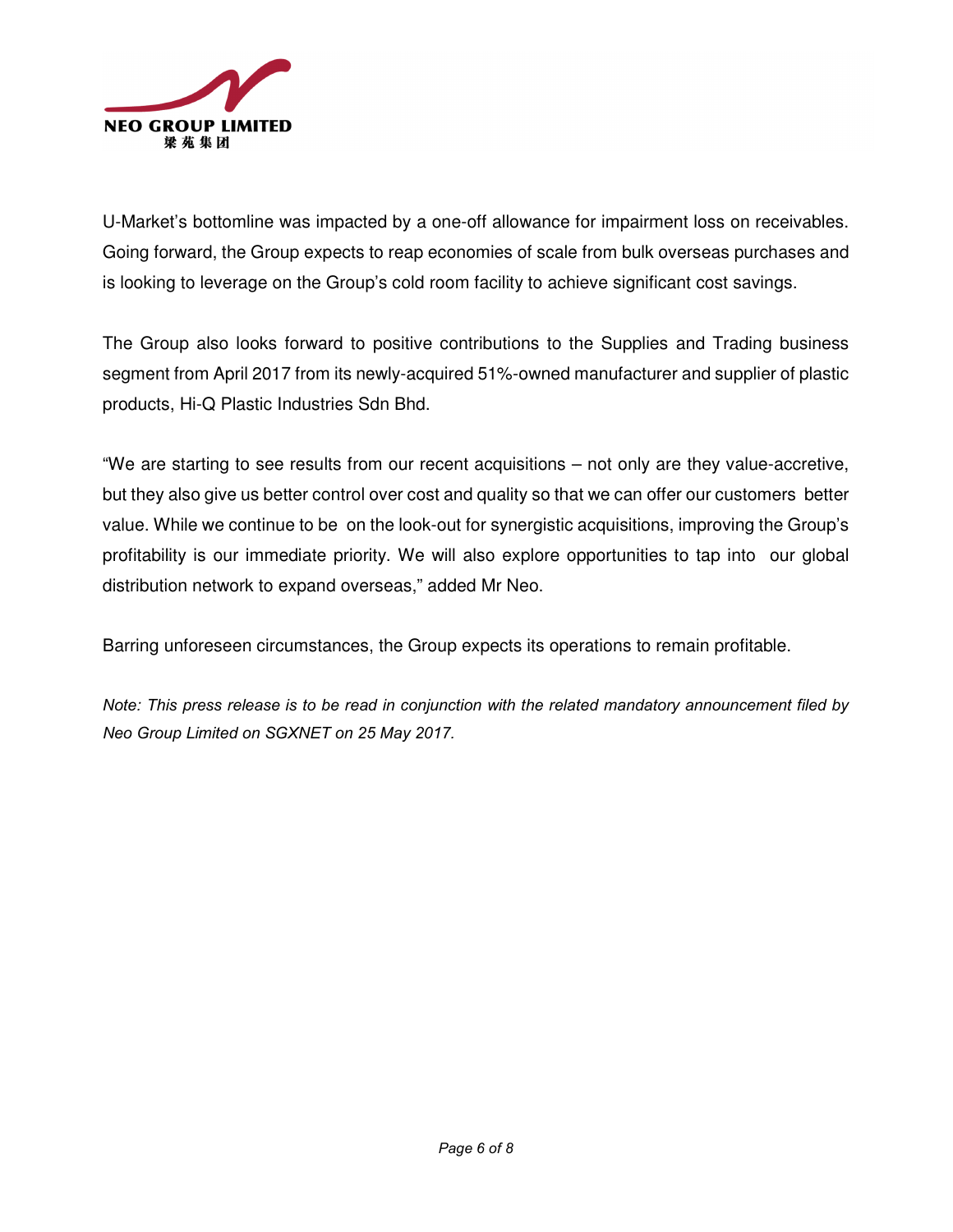

## About Neo Group Limited

Neo Group Limited is a leading food catering group in Singapore. Established since 1992, the Group possesses an award-winning track record and is one of the most recognised brand names in Singapore. The Group has been ranked as the number one events caterer in Singapore<sup>3</sup> and provide one-stop food and catering solutions with its strong and effective vertically-integrated value chain.

The Group is involved in the Food Catering, Food Retail, Supplies and Trading, Food Manufacturing and other businesses, combining their synergistic qualities to bring customers top value in delivering fresh and tasty meals on time.

The Group supplies a large variety of quality food and buffets appealing to various market segments through its strong portfolio of brands, including Neo Garden Catering, Orange Clove Catering, Deli Hub Catering, Best Catering, umisushi, Choz Confectionery, DoDo fish ball, Joo Chiat Kim Choo traditional rice dumplings, amongst others. Its food retail network spans 25 outlets<sup>4</sup> islandwide.

Through its subsidiaries, Neo Group's business presence is in 35 countries worldwide. Its operations are supported by the East and West central kitchens, manufacturing facilities, warehouses and over 1,400 dedicated employees.

 $\overline{a}$ 

<sup>&</sup>lt;sup>3</sup> As defined in Euromonitor International report, 'Events Catering Services in Singapore', dated April 2017 whereby events catering refers to food catering services provided for social or corporate events only and is based upon customer value sales

<sup>4</sup> As at 1 May 2017